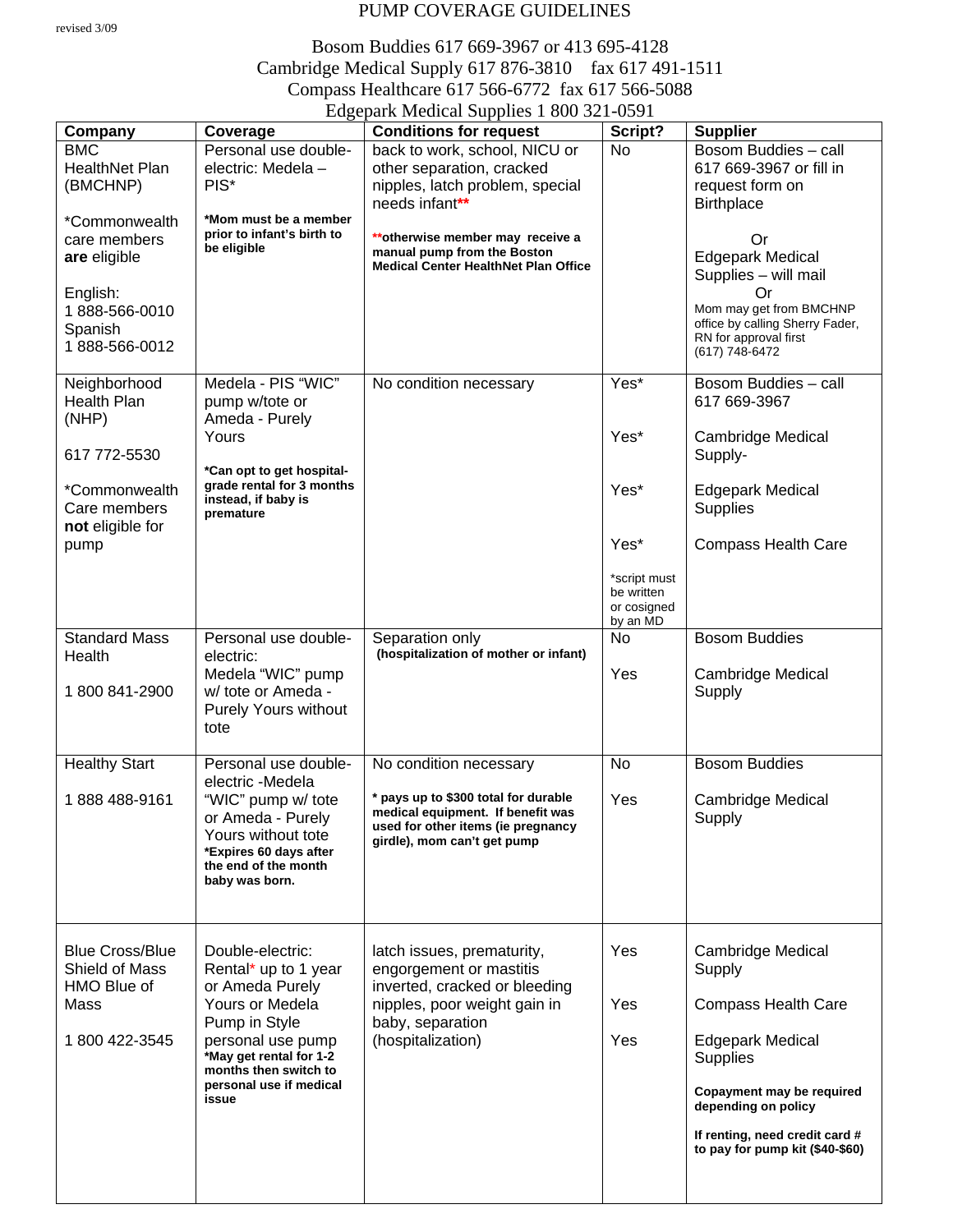| Harvard Pilgrim<br>1888 888-4742                              | Double-electric:<br>Rental up to 3<br>months or Ameda<br>Purely Yours or<br>Medela Pump in<br>Style personal use<br>pump | latch issues, prematurity,<br>inverted, cracked or bleeding<br>nipples, separation<br>(hospitalization) | Yes                     | <b>Cambridge Medical</b><br>Supply                                                                                                                                                                                                                                 |
|---------------------------------------------------------------|--------------------------------------------------------------------------------------------------------------------------|---------------------------------------------------------------------------------------------------------|-------------------------|--------------------------------------------------------------------------------------------------------------------------------------------------------------------------------------------------------------------------------------------------------------------|
|                                                               |                                                                                                                          |                                                                                                         | Yes                     | <b>Compass Health Care</b>                                                                                                                                                                                                                                         |
|                                                               |                                                                                                                          |                                                                                                         | Yes                     | <b>Edgepark Medical</b><br><b>Supplies</b>                                                                                                                                                                                                                         |
| <b>Tufts</b>                                                  | Double-electric:<br>Rental 1 month -                                                                                     | separation due to infant or<br>maternal hospitalization,                                                | Yes                     | Cambridge Medical                                                                                                                                                                                                                                                  |
| 1800 462-0224                                                 | Tufts case manager<br>will re-assess need at<br>1 month                                                                  | Congenital oral anomaly                                                                                 | Yes                     | <b>Compass Health Care</b>                                                                                                                                                                                                                                         |
|                                                               |                                                                                                                          |                                                                                                         | Yes                     | <b>Edgepark Medical</b><br><b>Supplies</b><br>Copayment may be required<br>depending on policy                                                                                                                                                                     |
| Fallon                                                        | Double-electric:<br>Rental only -                                                                                        | prematurity, separation<br>(hospitalization), engorgement                                               | Yes                     | Cambridge Medical<br>Supply                                                                                                                                                                                                                                        |
| 1800868-5200                                                  | up to 3 months                                                                                                           | or mastitis, inverted, cracked or<br>bleeding nipples, poor weight                                      |                         | Prior authorization required                                                                                                                                                                                                                                       |
|                                                               |                                                                                                                          | gain in baby                                                                                            |                         | Copayment may be required<br>depending on policy                                                                                                                                                                                                                   |
| Network Health<br>1617806-8145                                | Personal Use double<br>electric:<br>Medela Pump in<br><b>Style</b>                                                       | no condition necessary                                                                                  | <b>No</b>               | Network Health - need<br>authorization from<br><b>Network Health Lactation</b><br>Consultant-<br><b>Edgepark Medical</b><br><b>Supplies</b><br>If for return to work, baby<br>should be 6wks+ and<br>exclusively BF and mom must<br>plan to BF for at least a year |
| Cigna<br>1800901-3566<br>Fax<br>800 723-4288                  | Double-electric rental<br>or Pump in Style                                                                               | NICU/separation                                                                                         | Yes<br>In Mom's<br>name | Pumps provided through<br>Apria, they will deliver to<br>Mom's home<br>Edgepark Medical<br><b>Supplies</b>                                                                                                                                                         |
| Children's<br><b>Medical Security</b><br>Plan<br>1800909-2677 |                                                                                                                          | If \$200 DME available                                                                                  |                         |                                                                                                                                                                                                                                                                    |